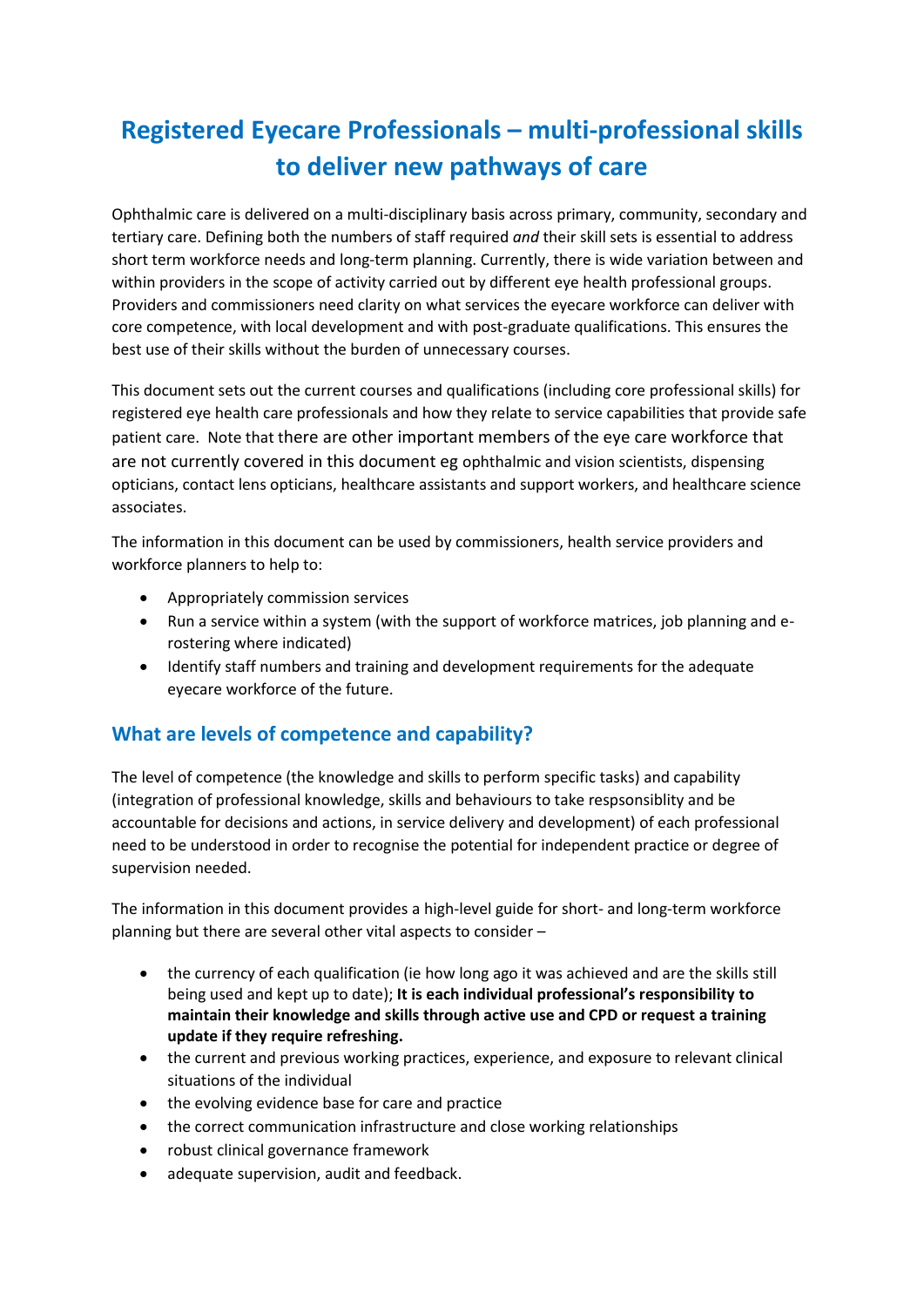# **All end-to-end pathways must be supported by appropriate governance, clear communication channels with support and feedback and shared learning with close working relationships across all who deliver eye care.**

Levels of competence/capability (based on OPT Framework) used in this document are –

**Level 1**- Ability to participate in triage/screening and to monitor low risk patients with an established diagnosis to a clearly defined clinical protocol in a specific condition(s)

**Level 2-** Ability to make preliminary diagnosis within a specific area and manage under specific protocols

**Level 3**- Ability to independently diagnose and manage patients – this may be within specific areas of practice or diagnostic categories performed by an Advanced Care Practitioner (ACP).

# **Ophthalmologists**

Ophthalmologists are medically qualified doctors and apply for competitive entry to a minimum 7 year-long ophthalmology postgraduate training after a minimum of 2 years foundation training.

The training is comprehensive, under strict governance with continuous assessments and high stakes examinations. It covers all aspects of the medical and surgical care of ophthalmic patients – and includes training in research, education and training of ophthalmic professionals, and leadership. The core competencies of training ophthalmologists are highlighted in ophthalmology specialist training learning outcomes, found here[: https://www.rcophth.ac.uk/curriculum/ost/learning](https://www.rcophth.ac.uk/curriculum/ost/learning-outcomes/)[outcomes/.](https://www.rcophth.ac.uk/curriculum/ost/learning-outcomes/) Many ophthalmologists also undertake several post-training subspecialty fellowships in the UK or abroad in their area of specialist interest before applying for consultant posts. The ophthalmologist, as part of a team, provides delivery of eye care across the full spectrum of ophthalmic disease.

A **Consultant Ophthalmologist** is a clinician who works as an independent decision maker and holds ultimate responsibility for the patients under their care. *Competence level – full decision making and responsibility for all areas of service provision* 

**Ophthalmologists in training** provide extensive service delivery during their supervised posts and are commonly front line for all out of hours care – both in-patient needs and emergency. More senior trainees (years 5-7) develop independent skills. The new ophthalmology specialty training (OST) curriculum – under consultation – defines competences at different levels. *Competence level – supervised for safe care delivery (years 1-4) and independent with consultant oversight (5-7).*

**Staff Grade, Associate Specialist and Specialty (SAS) doctors** and **trust doctors** represent a mixed group who have had different levels of training and experience. They make up the backbone of several departments to deliver patient care in association with their consultant colleagues. Associate Specialists can have autonomous practice with ultimate responsibility for care, as for consultants, in some or all areas of practice if agreed with their Medical Director. *Competence level – Senior specialists and associate specialists are independent decision makers and staff grade and trust doctors are supervised.*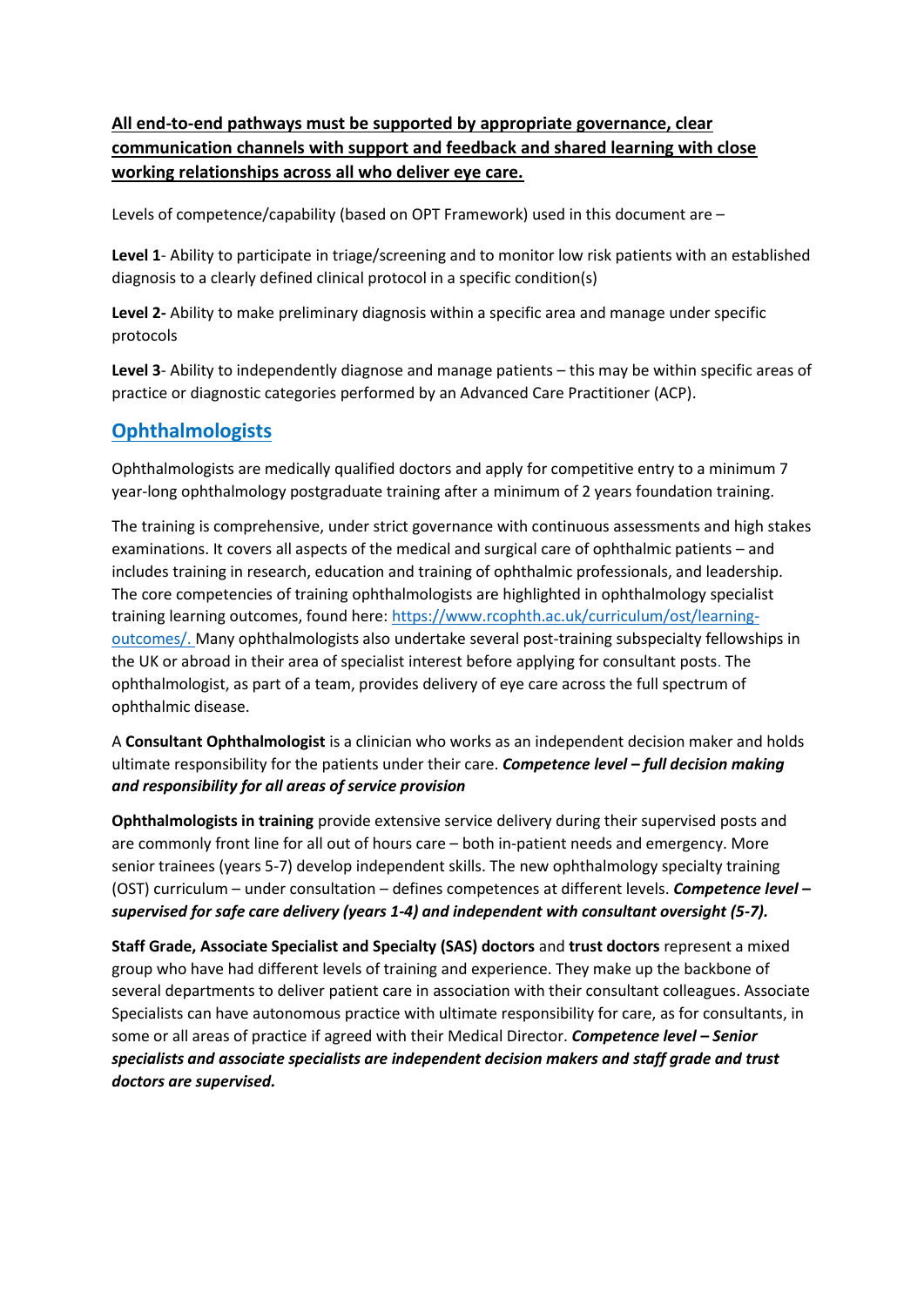# **Non-ophthalmologist doctors**

The basic medical qualification and minimum of 2 years foundation training provide minimal and variable ophthalmic exposure and training.

Where present in hospital eye teams, **Foundation Doctors** provide the medical care of ophthalmic patients and a very limited degree of low-risk ophthalmic care under consultant supervision.

**General practitioners** are often the first port of call for patients with eye disease currently – patients may be treated, diverted to an optometrist for first contact assessment or management, or referred to the hospital eye service for further management. *Competence level – decision maker on minor ocular conditions (usually superficial eye disease). Not an expert on ophthalmic conditions optometrists should act as the main primary care practitioners for eyecare.*

**Secondary and tertiary care hospital doctors** will have patients from A+E and on the ward who present with or coincidentally have eye disease/complaints- – they may be treated or referred (to an optometrist or the hospital eye service for further management). *Competence level – decision maker on and manages minor ocular conditions and trauma (usually superficial eye disease). Not an expert on ophthalmic conditions.*

# **Optometrists**

Optometrists study at university for at least three years and secure full registration after completing a period of pre-registration assessed training, practicing under supervision, following graduation. During the pre-registration year, optometrists have the opportunity to practice and develop their skills within hospital and primary care settings, working within multidisciplinary teams.

Optometrists are independent practitioners, primary health care specialists, trained to examine the eyes to detect defects in vision, signs of injury, ocular diseases or abnormality and problems with general health. Working within primary care, they are responsible for sight testing and case-finding under the general ophthalmic services (GOS) contract but also provide other services, such as low vision support and contact lens care.

The core competencies of optometrist required to be registered to the GOC are found here: <https://www.optical.org/en/Education/core-competencies--core-curricula/index.cfm> (it is worth noting that there will be new GOC learning outcomes and standards of education, commencing in 2023 which are in development).

Once registered, Optometrists have the opportunity to take further post-graduate qualifications and develop their interests in specialist areas of practice.

Some optometrists work solely or partly in secondary care, working independently delivering optometry-led clinics or under the supervision of an ophthalmologist.

Many optometrists practicing in primary care delivers extended primary care services to assess, monitor and manage a wide range of low complexity ocular conditions.

*See the Competencies and qualifications matrix for more details on what services and subspecialty care can be provided with optometry core competence level.*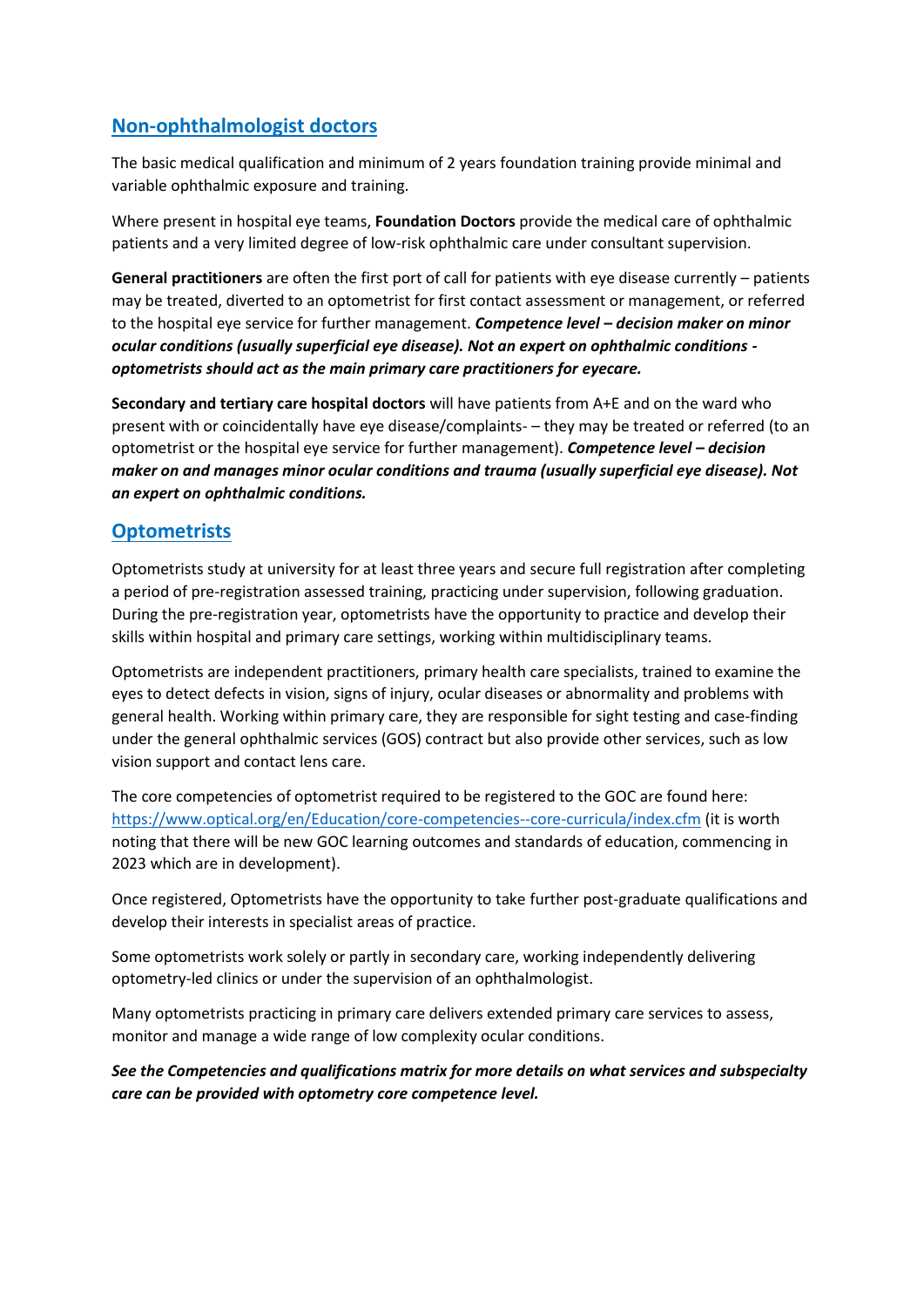# **Orthoptists**

Orthoptists are allied health professionals (AHPs) who are trained in the diagnosis and management of eye movement disorders. Following graduation (3-4 year degree with clinical placements), they are fully qualified autonomous practitioners in the core competence areas and do not require any post graduate pre-registration training.

The core competencies of orthoptists are highlighted in the HCPC standards of proficiency (generic and orthoptist specific) and the British and Irish Orthoptic Society orthoptic curriculum framework, found here:

[https://orthopticsorg.wildapricot.org/resources/Documents/Curriculum%20Framework\\_July%20201](https://orthopticsorg.wildapricot.org/resources/Documents/Curriculum%20Framework_July%202016.pdf) [6.pdf](https://orthopticsorg.wildapricot.org/resources/Documents/Curriculum%20Framework_July%202016.pdf)

*See the Competencies and qualifications matrix for more details on what services and subspecialty care can be provided with orthoptic core competence level.*

# **Nurses**

Ophthalmic nurses have a nursing degree (minimum 3 years with clinical placements) which is a general training programme that has minimal, if any, obligatory ophthalmology exposure and experience – the NMC standards of proficiency define the threshold level for all nurses. There is currently no UK standardisation of ophthalmic nursing course provision/learning outcomes but undertaking a validated ophthalmic/ophthalmic nursing course (to include theory and academic assessment) is important for career progression and to provide the foundation for further consistent development such as the OPT. Some nurses will have qualifications that are no longer available (Ophthalmic Nursing Certificate or Ophthalmic Nursing Diploma, both pre-1990) and a range of other courses are available from specialist large eye units or hospital, or Higher Education Institutions (e.g. University of Manchester 2x15 week ophthalmic courses-can be studied at level 6 or level 7 as a stand-alone course or as part of a post registration degree or master's degree in Clinical Practice).

*See the Competencies and qualifications matrix for more details on what services and subspecialty care can be provided with nursing core competence level.*

# **Higher qualifications and further post graduate qualifications for optometrists, orthoptists and nurses**

It is important to note that optometrists, orthoptists and nurses can deliver a wide scope of eye care work in primary, community and secondary care with either core competency alone or core competency supplemented by local development. However there also exists a range of more formal qualifications and courses. As many of these are accessible to all three groups, they are covered together.

*See the Competencies and qualifications matrix for more details on what eye care services and subspecialty care can be provided with completion of optometry, orthoptic and nursing formal courses and post graduate training programmes.*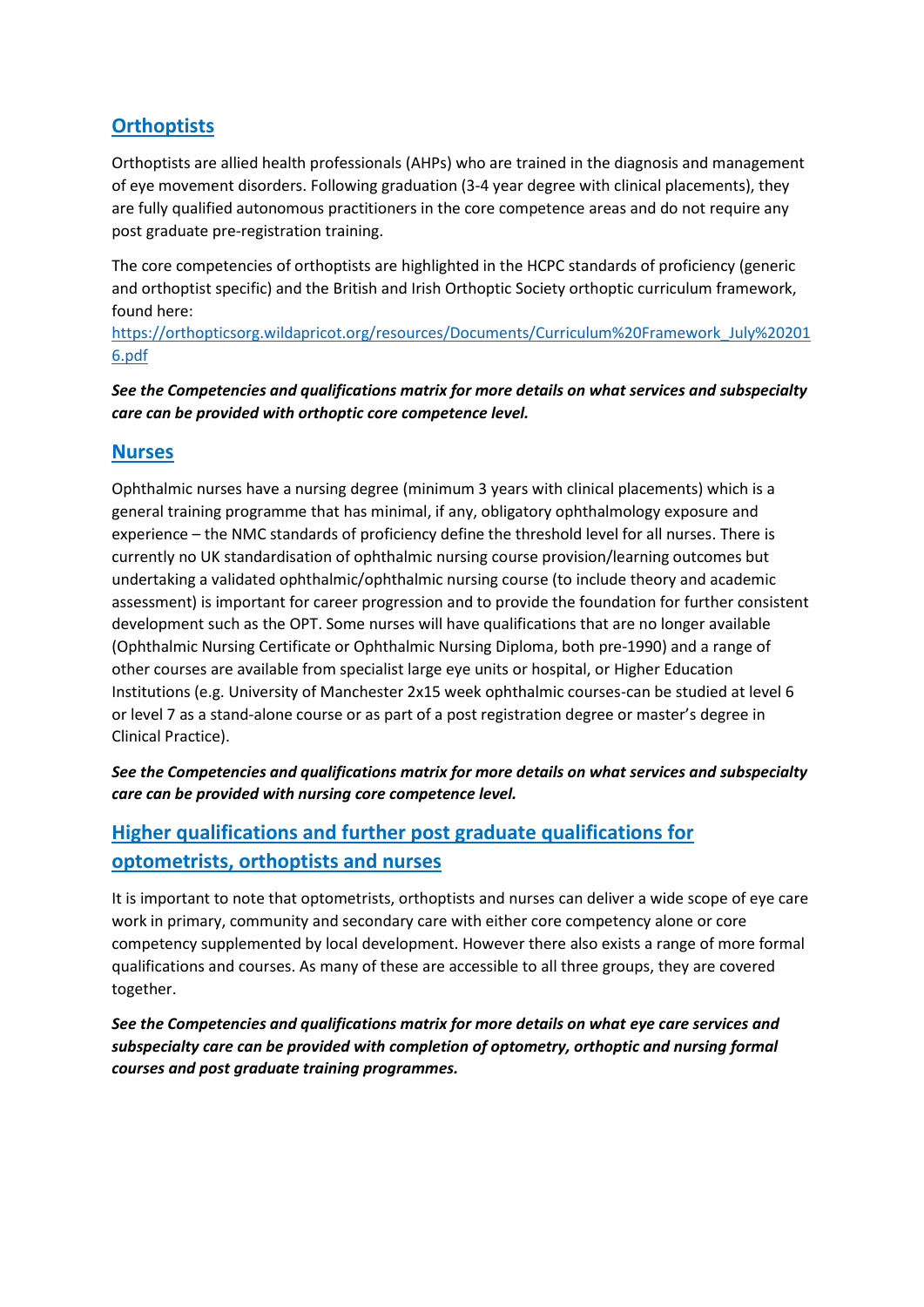The mapping of some of these courses and qualifications described to the level of practice are shown below\*:

| Level              | Definition                                                                                                                                                                                   | Course                                                                                                                                                                                                                                                                                  |
|--------------------|----------------------------------------------------------------------------------------------------------------------------------------------------------------------------------------------|-----------------------------------------------------------------------------------------------------------------------------------------------------------------------------------------------------------------------------------------------------------------------------------------|
| Level 1            | Ability to participate in triage/screening<br>and to monitor low risk patients with an<br>established diagnosis to a clearly<br>defined clinical protocol in a specific<br>condition(s)      | Post-graduate certificate (PGCert) in<br>ophthalmic practice with a clinical<br>component<br>Level 1 OPT                                                                                                                                                                                |
| Level <sub>2</sub> | Ability to make preliminary diagnosis<br>within a specific area and manage<br>under specific protocols                                                                                       | Post graduate diploma in ophthalmic<br>practice with a clinical component<br>Higher Qualifications from the College of<br>Optometrists. Professional & Higher<br>Certificates<br>eg Glaucoma (Broadly the Prof Cert<br>Glaucoma and Higher Cert Glaucoma map<br>to OPT2)<br>Level 2 OPT |
| Level 3            | Ability to independently diagnose and<br>manage patients - this may be within<br>specific areas of practice or diagnostic<br>categories performed by an Advanced<br>Care Practitioner (ACP). | Masters in ophthalmic practice degree with<br>embedded clinical training<br>Higher Qualifications from the College of<br>Optometrists Diploma<br>In Glaucoma (Dip Glaucoma)<br>Level 3 OPT                                                                                              |

N.B. There is cross over between OPT Framework and Post Graduate College of Optometry Qualifications therefore this table shows broad competence equivalents. Please refer to mapping document for detailed competence equivalents.

# **Independent Prescribing (IP**)

Independent Prescribing enables optometrists and nurses to clinically assess a patient, establish a diagnosis, determine the clinical management required and prescribe where necessary.

# **WOPEC**

Provided by the Cardiff University School of Optometry and Vision Sciences for individuals who have full GOC registration.

The **WOPEC-LOCSU distance learning lecture series cover a range of topics which refresh or support core competencies for a range of pathways.**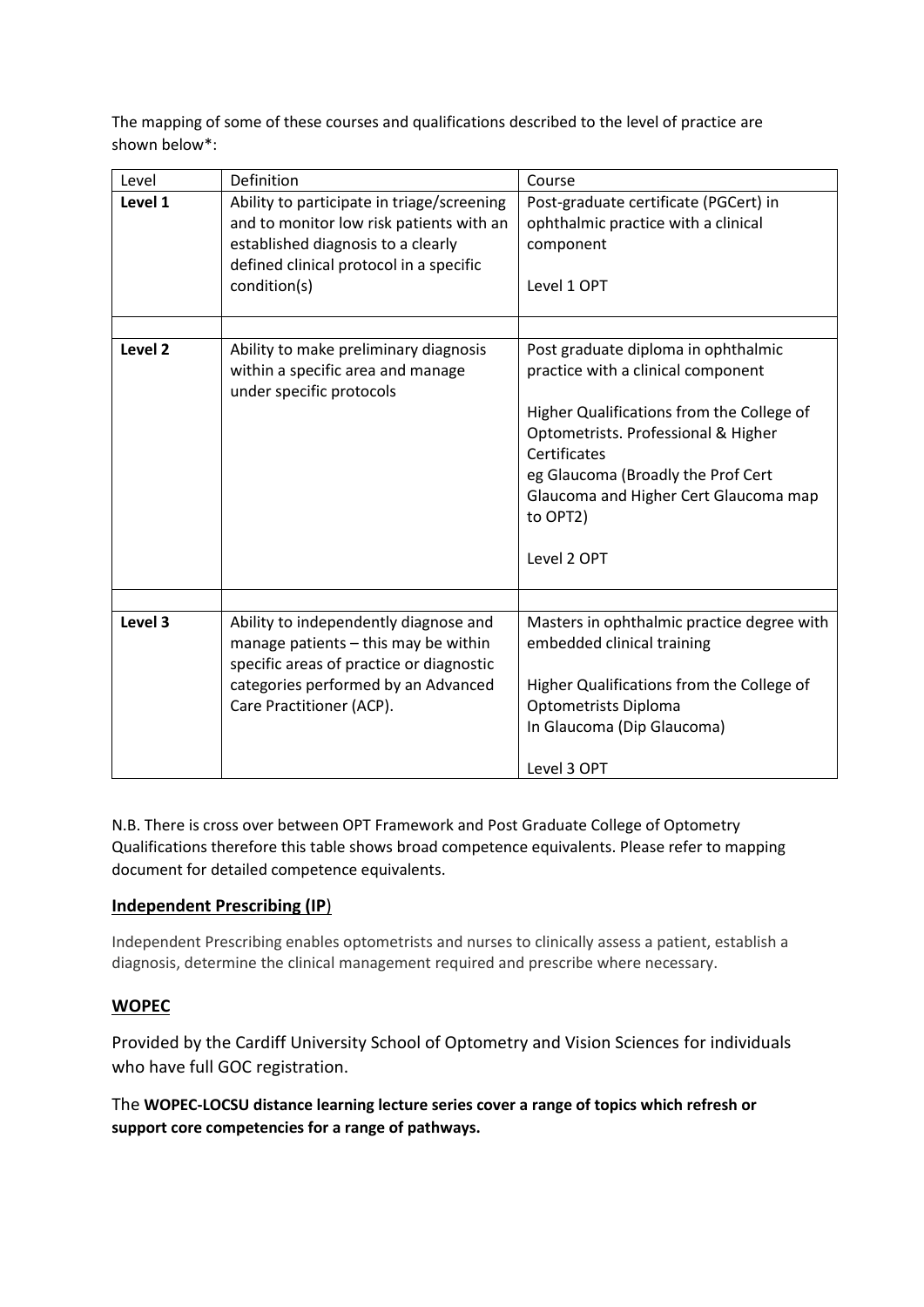WOPEC also offers a **range of modular courses** delivered over 16 weeks with a mix of online teaching material, discussion forums and assessment. They are aimed at optometrists developing enhanced skills to prepares for extended roles within primary care and hospital optometry.

# **College of Optometrists higher qualification**

These are available for all **graduate eye health care professionals.** See the appendix for more details.

# **Glaucoma**

- Professional Certificate in Glaucoma (Prof Cert Glauc): **Competence level - participation in formal 'enhanced case finding' and OHT/ suspect COAG monitoring service.**
- Professional Higher Certificate in Glaucoma (Higher Cert Glauc): **Competence level**participation in community or hospital-based care involving the diagnosis of OHT and preliminary diagnosis of COAG and referral refinement including gonioscopy. Develop ability to detect change in clinical status, and subsequent decision making and management of patients with glaucoma.
- Professional Diploma in Glaucoma (Dip Glauc): **Competence level-** provision of a glaucoma service in the community, network, or shared care.

#### **Medical Retina**

- **Professional Certificate in Medical Retina (Prof Cert Med Ret): Competence level -** ability to make accurate and appropriate referral decisions for patients with medical retina conditions.
- **Professional Higher Certificate in Medical Retina (Prof Cert Med Ret): Competence level -** ability to manage low risk medical retina conditions autonomously.

# **Paediatric Ophthalmology**

- **Professional Higher Certificate in Paediatric Eye Care (Higher Cert Paed): Competence level-** enables practitioners to deliver eye care to more complex Paediatric cases and specialist populations, and to understand the evidence for developing management options.
- **Professional Certificate in Paediatric Eye Care (Prof Cert Paed Eye Care): Competence level-** prepares for extended roles within community and hospital optometry.

# **Ophthalmic Practitioner Training (OPT)**

Based on the Ophthalmic Common Clinical Competency Framework (OCCCF) and supported by Health Education England, this now forms a curriculum to provide in service training similar in nature to the delivery to medical postgraduate ophthalmology training for qualified optometrists, orthoptists, ophthalmic nurses and ophthalmic healthcare science practitioners. The programme was devised by the RCOphth, CoOptom, BIOS and ophthalmic nurse's forum of the RCN to provide clinical training to ensure that the needs of a hospital based ophthalmic service could be met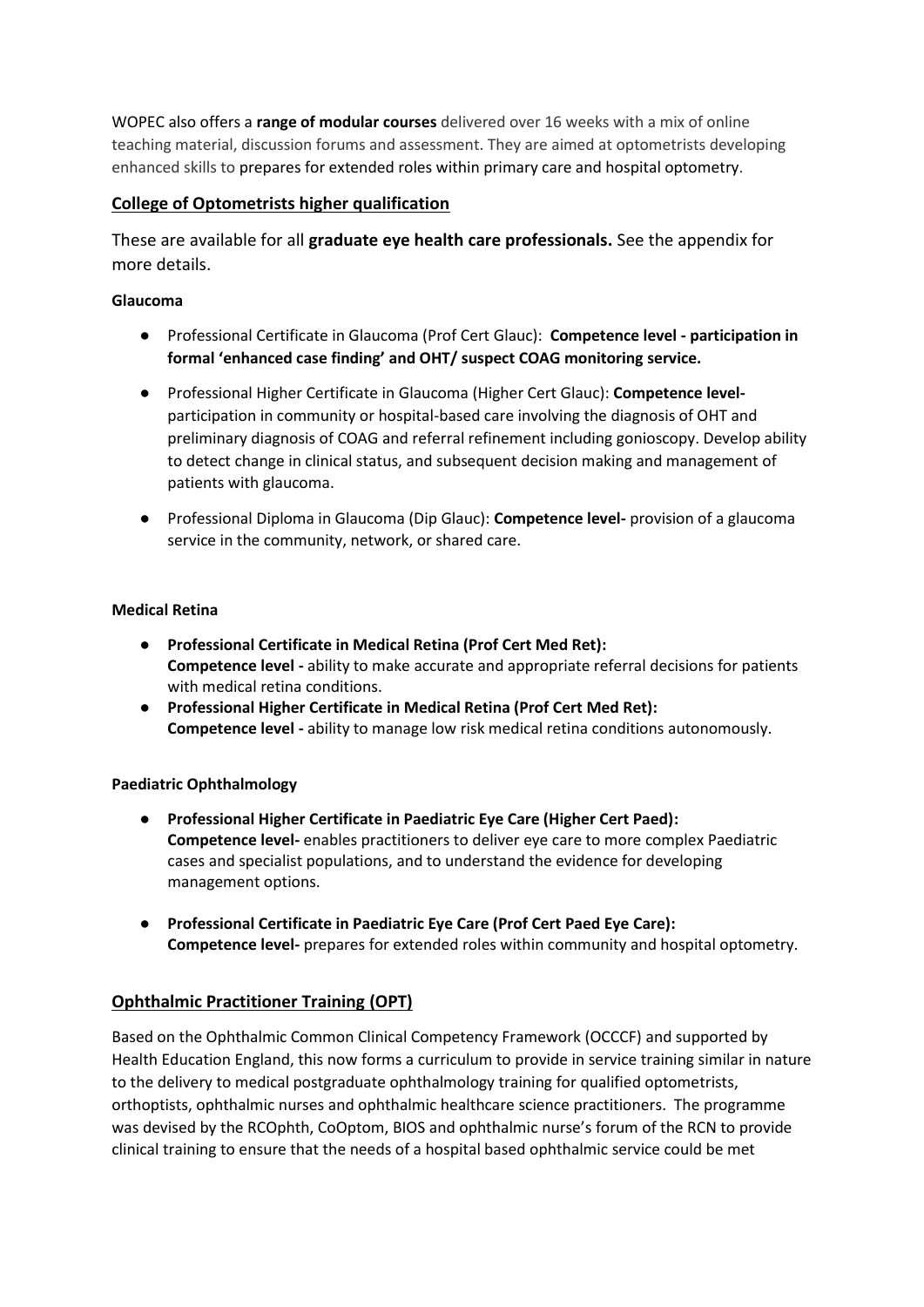(secondary care based). The delivery of the OPT curriculum is carried out locally – similar to that of post-graduate medical training – HEE will work to enable this process.

The OPT has been developed to cover four large volume sub-specialties within ophthalmology – although there are several others being developed. The levels 1-3of attainment are as described elsewhere in this document

- Cataract
- Glaucoma
- Medical retina
- Acute and emergency eye care

[https://www.rcophth.ac.uk/professional-resources/new-common-clinical-competency-framework](https://www.rcophth.ac.uk/professional-resources/new-common-clinical-competency-framework-to-standardise-competences-for-ophthalmic-non-medical-healthcare-professionals/)[to-standardise-competences-for-ophthalmic-non-medical-healthcare-professionals/](https://www.rcophth.ac.uk/professional-resources/new-common-clinical-competency-framework-to-standardise-competences-for-ophthalmic-non-medical-healthcare-professionals/)

# **Other courses**

There are a range of educational providers offering post graduate certificates, post graduate diplomas and masters level qualifications in eye care, some of which integrate the local requirements of the OPT to cover the clinical components.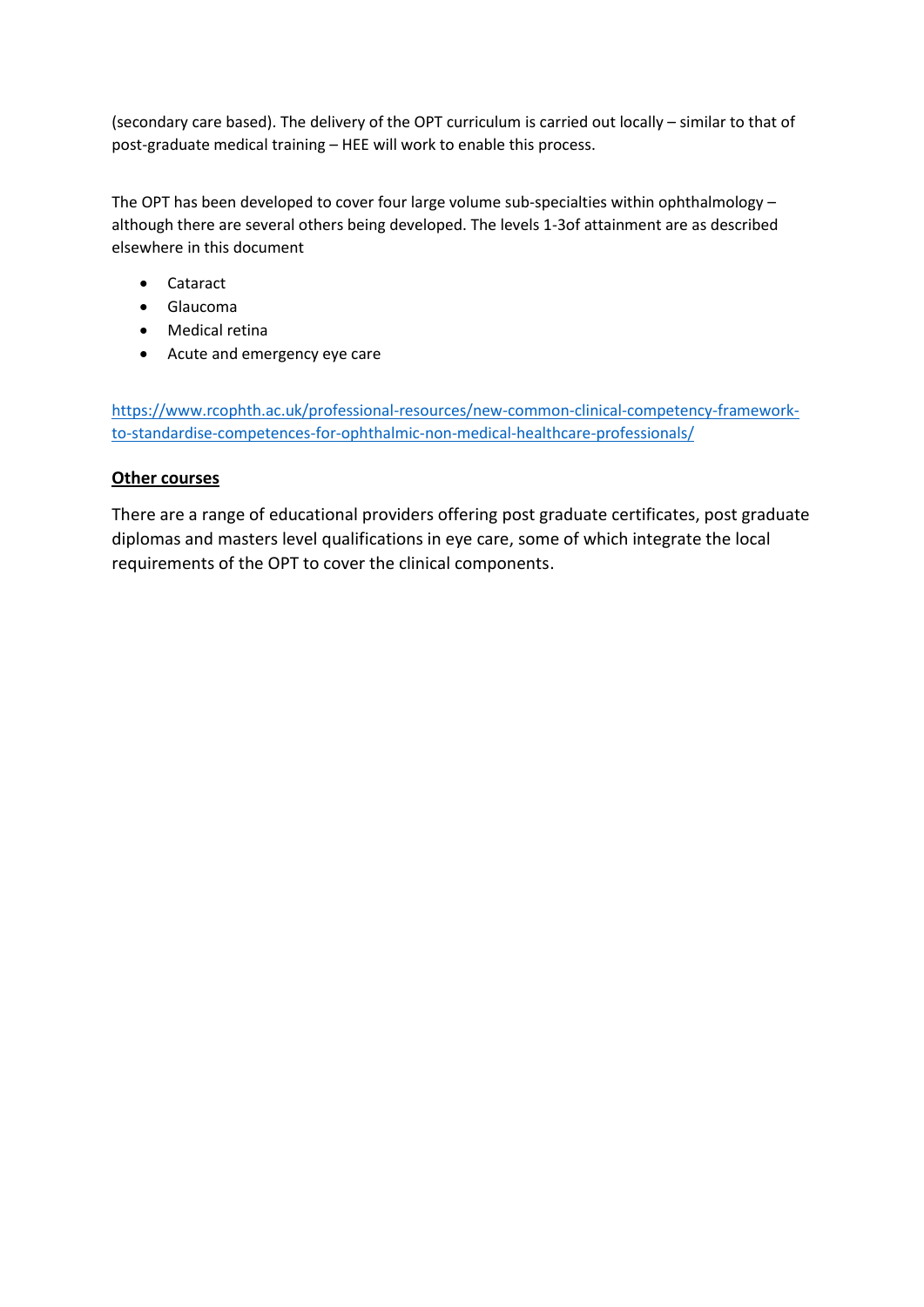# **Appendix 1 – courses and qualification providers and more details**

# **College of Optometrists Higher Qualifications**

*Glaucoma* [https://www.college-optometrists.org/cpd-and-cet/training-and-qualifications/higher](https://www.college-optometrists.org/cpd-and-cet/training-and-qualifications/higher-qualifications/courses-and-providers/higher-qualifications-in-glaucoma.html)[qualifications/courses-and-providers/higher-qualifications-in-glaucoma.html](https://www.college-optometrists.org/cpd-and-cet/training-and-qualifications/higher-qualifications/courses-and-providers/higher-qualifications-in-glaucoma.html)

1. Professional Certificate in Glaucoma (Prof Cert Glauc)

This higher qualification is designed to prepare you to participate in formal 'referral refinement' and OHT/ suspect COAG monitoring schemes. You will develop your clinical expertise and decisionmaking skills regarding managing glaucoma in clinical practice and manage and advise your patients with confidence.

Provider: University of Bradford, Cardiff University, City University of London, University of Manchester, Moorfield Eye Hospital, Ulster University

Who is this for- GOC-registered, postgraduate, community or hospital optometrists and registered allied health professionals

2. Professional Higher Certificate in Glaucoma (Higher Cert Glauc)

This qualification is designed to prepare you for participation in community or hospital-based schemes involving the diagnosis of OHT and preliminary diagnosis of COAG. It will further develop your ability to detect change in clinical status, and subsequent decision making, as well as your management of patients with glaucoma.

Provider: University of Bradford, Cardiff University, Moorfield's Eye Hospital

Who is this for- GOC-registered and registered allied health professionals

3. Professional Diploma in Glaucoma (Dip Glauc)

This course aims to prepare optometrists to provide either a community glaucoma service, or to work with a high degree of autonomy within a hospital glaucoma clinic, making appropriate evidence-based management decisions.

**Providers:** Cardiff University, Moorfield's Eye Hospital

**Who is this for:** GOC-registered optometrists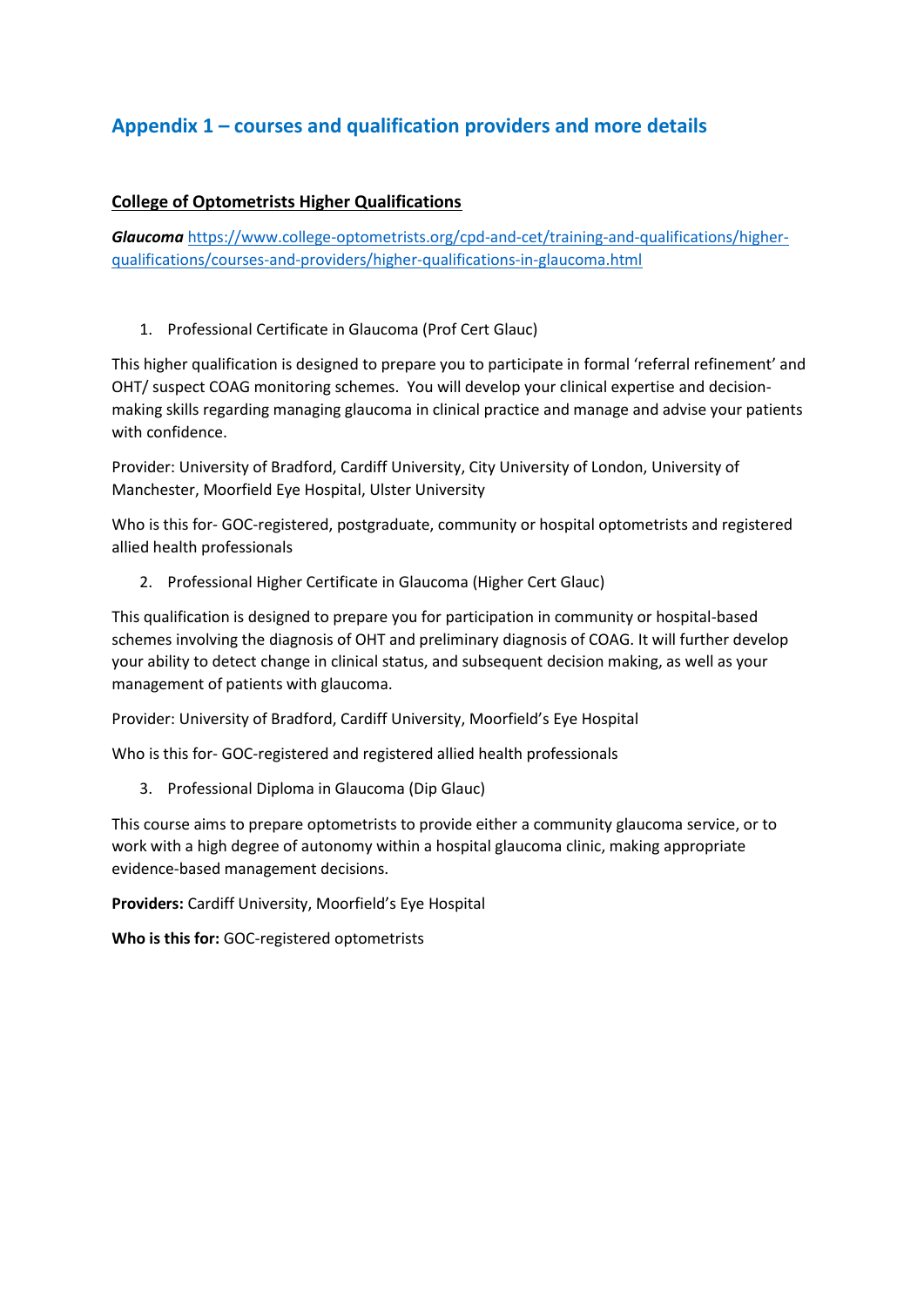*Medical Retina* [https://www.college-optometrists.org/cpd-and-cet/training-and](https://www.college-optometrists.org/cpd-and-cet/training-and-qualifications/higher-qualifications/courses-and-providers/higher-qualifications-in-medical-retina.html)[qualifications/higher-qualifications/courses-and-providers/higher-qualifications-in-medical](https://www.college-optometrists.org/cpd-and-cet/training-and-qualifications/higher-qualifications/courses-and-providers/higher-qualifications-in-medical-retina.html)[retina.html](https://www.college-optometrists.org/cpd-and-cet/training-and-qualifications/higher-qualifications/courses-and-providers/higher-qualifications-in-medical-retina.html)

# 1. Professional Certificate in Medical Retina (Prof Cert Med Ret)

This qualification provides community and hospital-based optometrists with knowledge of common medical retina conditions needed to make accurate and appropriate referral decisions for patients with medical retina conditions and prepares them for supervised roles in medical retina, new patient triage clinics and AMD treatment-retreatment clinics.

Providers: Cardiff University, Aston University, City University of London, Moorfield's Eye Hospital, Ulster University

Who is it for: GOC-registered optometrists and clinicians in the field of optometry

*Paediatric eye care* [https://www.college-optometrists.org/cpd-and-cet/training-and](https://www.college-optometrists.org/cpd-and-cet/training-and-qualifications/higher-qualifications/courses-and-providers/higher-qualifications-in-paediatric-eye-care.html)[qualifications/higher-qualifications/courses-and-providers/higher-qualifications-in-paediatric-eye](https://www.college-optometrists.org/cpd-and-cet/training-and-qualifications/higher-qualifications/courses-and-providers/higher-qualifications-in-paediatric-eye-care.html)[care.html](https://www.college-optometrists.org/cpd-and-cet/training-and-qualifications/higher-qualifications/courses-and-providers/higher-qualifications-in-paediatric-eye-care.html)

1. Professional Certificate in Paediatric Eye Care (Prof Cert Paed Eye Care)

This qualification provides optometrists with confidence and practical skills needed for working with infants and children and helps prepare them for extended roles within community and hospital optometry. There is a particular emphasis on child-friendly testing procedures and successful examination.

Providers: Cardiff University, Aston University, City University of London, Ulster University

Who is it for: GOC-registered optometrists and Optometric qualification

2. Professional Higher Certificate in Paediatric Eye Care (Higher Cert Paed)

This qualification develops the knowledge and skills needed to provide a high standard of Paediatric eye care. The course builds on the core knowledge Professional Certificate in Paediatric Eye Care to enable practitioners to deliver eye care to more complex Paediatric cases and specialist populations, and to understand the evidence for developing management options.

# Providers: Cardiff University

Who is it for: GOC-registered optometrists (and other eye health care professionals?)

*Low Vision* [https://www.college-optometrists.org/cpd-and-cet/training-and-qualifications/higher](https://www.college-optometrists.org/cpd-and-cet/training-and-qualifications/higher-qualifications/courses-and-providers/higher-qualifications-in-low-vision.html)[qualifications/courses-and-providers/higher-qualifications-in-low-vision.html](https://www.college-optometrists.org/cpd-and-cet/training-and-qualifications/higher-qualifications/courses-and-providers/higher-qualifications-in-low-vision.html)

1. Professional Certificate in Low Vision (Prof Cert LV)

This qualification provides optometrists in hospital and community practice with the enhanced knowledge required for the holistic management of patients with visual impairment.

**Providers**: Cardiff University, City University of London, Ulster University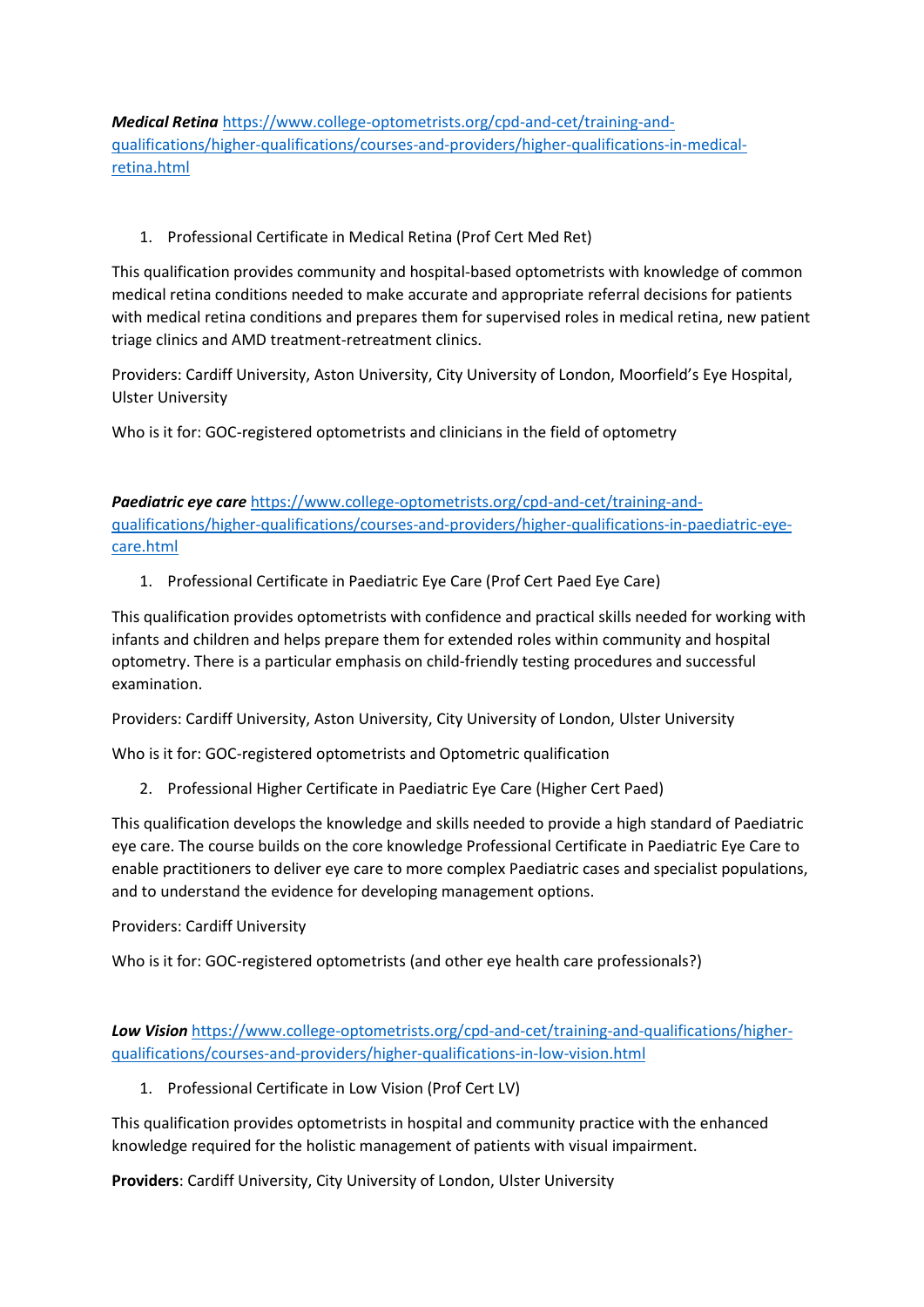**Who is it for:** GOC-registered optometrists and dispensing opticians and eye care professionals

2. Professional Higher Certificate in Low Vision (Higher Cert LV)

This qualification enables optometrists in a hospital or community setting to provide an enhanced standard of low vision care for specialist groups of patients.

# Providers: Cardiff University

Who is it for: GOC-registered optometrists and dispensing opticians and eye care professionals

# **Other Courses available in the UK (not comprehensive and may change)**

*UCL- Advanced Practice in Optometry and Ophthalmology* [https://www.ucl.ac.uk/ioo/advanced](https://www.ucl.ac.uk/ioo/advanced-practice-optometry-and-ophthalmology-msc)[practice-optometry-and-ophthalmology-msc](https://www.ucl.ac.uk/ioo/advanced-practice-optometry-and-ophthalmology-msc)

Combined integral OPT at all levels in order to cover the clinical component – the academic aspects of leadership, research and education are covered as part of the master's programme to cover the requirements of advanced practice.

The aim of the programme is to develop clinical practice and to contribute to the advancement of eyecare delivery in primary, secondary, or tertiary care settings. Modules that are offered to provide training in the four busiest ophthalmic specialties in the UK and worldwide; Glaucoma, Medical Retina, Ophthalmic Emergencies and Cataract.

- PGCert
- PGDip level
- MSc

**Who is it for:** optometrists, dispensing opticians, orthoptist, ophthalmic nurse, doctors and other eye care professionals.

# *University of Edinburgh- Primary Care Ophthalmology (Online Learning)*

[https://www.ed.ac.uk/studying/postgraduate/degrees?r=site/view&id=862&cw\\_xml=.](https://www.ed.ac.uk/studying/postgraduate/degrees?r=site/view&id=862&cw_xml=)

Combined integral OPT at all levels in order to cover the clinical component.

The MSc is developed in partnership with NHS Education for Scotland (NES) as part of the Scottish Government's directive to empower and enhance the shift of balance of care for cataract, glaucoma, medical retina, emergency, and ophthalmic triage from secondary to primary care.

- PG Certificate after one year of study
- PG Diploma after two years of study
- Masters after three years of study

**Who is it for:** optometrists, dispensing opticians, orthoptist, ophthalmic nurse, doctors, and other eye care professionals.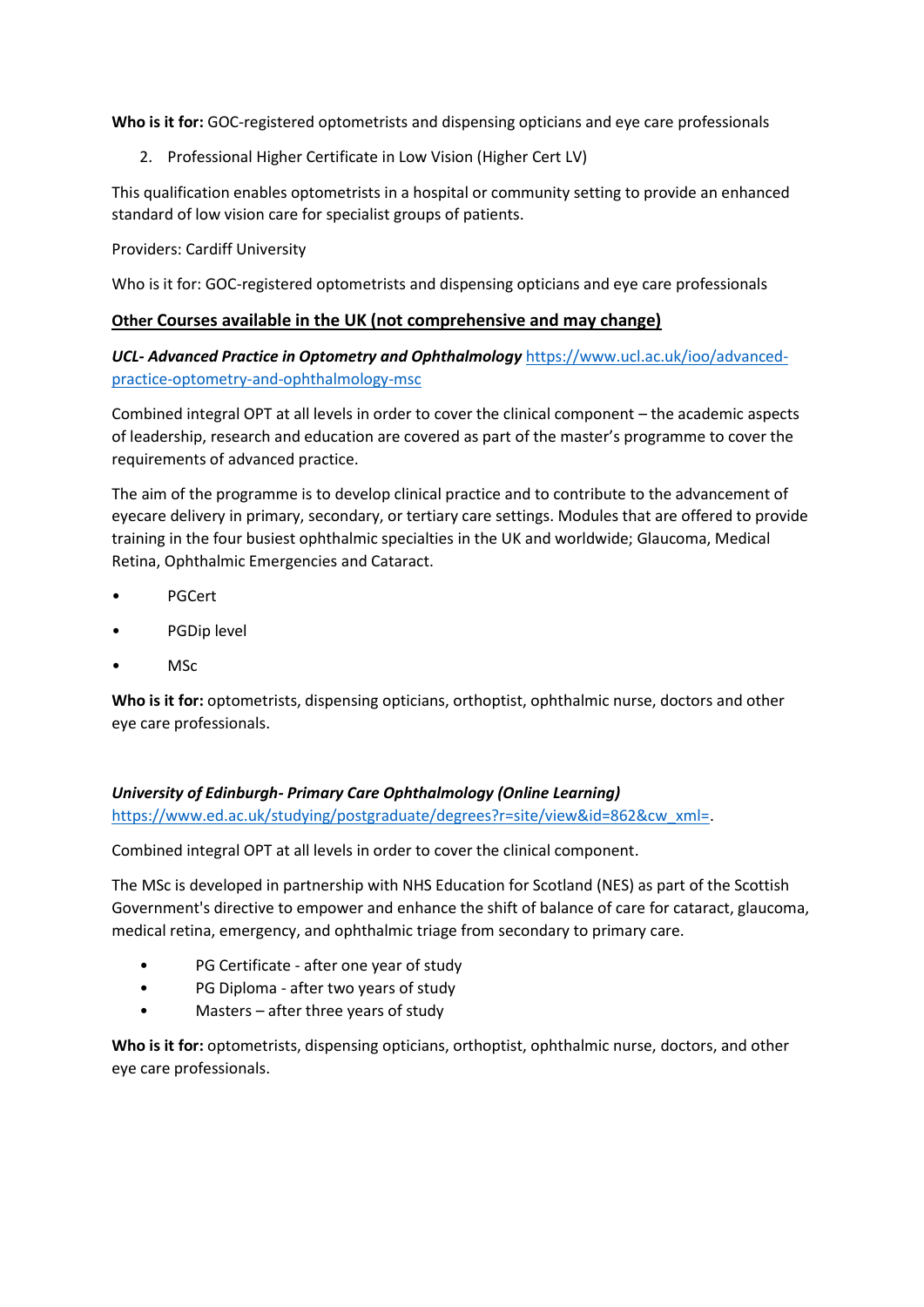#### *Advanced Clinical Practice in Ophthalmology MSc Degree Apprenticeship – level 3*

#### <https://www.ucl.ac.uk/ioo/advanced-clinical-practice-ophthalmology-msc-degree-apprenticeship>

This master's degree apprenticeship has been developed by practicing clinicians and will allow an understanding of clinical care in the context of the latest ophthalmic research and treatments. This course incorporates the OPT to deliver the clinical competences of level 3 (decision making)

Who is it for: non-medical ophthalmic professionals; optometrists, ophthalmic nurses and orthoptists only

#### **WOPEC Courses**

#### *WOPEC - individual modules*

[https://www.locsu.co.uk/wp-content/uploads/Files/WhatWeDo/Training/WOPEC\\_Training/LOCSU-](https://www.locsu.co.uk/wp-content/uploads/Files/WhatWeDo/Training/WOPEC_Training/LOCSU-WOPEC-Modules-Booklet-2019.pdf)[WOPEC-Modules-Booklet-2019.pdf](https://www.locsu.co.uk/wp-content/uploads/Files/WhatWeDo/Training/WOPEC_Training/LOCSU-WOPEC-Modules-Booklet-2019.pdf)

#### *Cardiff School of Optometry and Vision science*

OPT001: Low Vision 1 - Theory OPT002: Low Vision 2 - Practical

OPT030: Low Vision - Advanced

OPT004: Acute Eye Care 1

OPT005: Acute Eye Care 2

OPT006: Paediatric Optometry

OPT009: Glaucoma Foundation

OPT010: Glaucoma 1

OPT031: Glaucoma 2

OPT032: Glaucoma 3 (Advanced)

OPT014: Management of Tear Film Disorders

OPT018: Primary Care Update - Theory

OPT019: Primary Care Update - Practical

OPT025: Medical Retina

OPT026: Cataract and Refractive Surgery

OPT027: Anterior Segment - Clinical Examination and Management

OPT033: Paediatric Optometry - Practical

OPT034: Ocular Therapeutics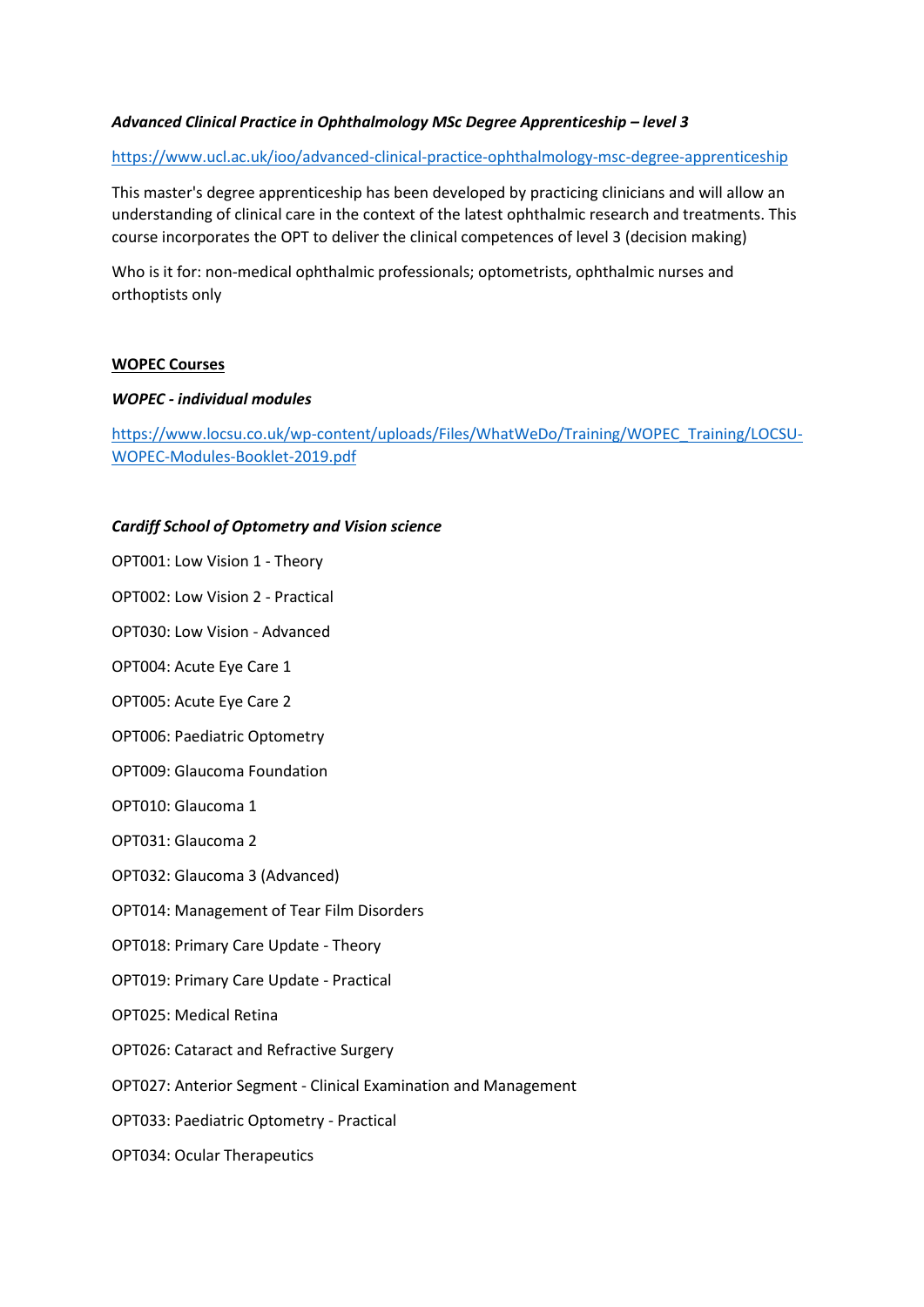OPT035: Practical Prescribing OPT036 - Independent Prescribing OPT037: Advanced Paediatric Eye Care OPT039 - Ocular Therapeutics for Minor Eye Conditions

**Who is it for:** GOC-registered optometrists

# *WOPEC-LOCSU distance learning lecture series:*

- Minor Eye Conditions Service (MECS). 7 lectures,
- Glaucoma Services. 4 lectures, 4 CET points
- Cataract Services. 5 lectures, 5 CET points
- Low Vision. 10 lectures, 10 CET points
- Paediatric. 5 lectures and 4 key feature scenarios, 7 CET points
- Eye Care for People with Learning Disabilities:
- o Optometrist. 6 lectures, 6 CET points
- o Dispensing Optician. 3 lectures, 3 CET points
- o Optical Assistant. 2 lectures.

**Who is it for:** optometrists and dispensing opticians

# **No clinical component – so learners need to have this added on (e.g., OPT levels) to be recognised for clinical competences**

# *UCL- Clinical Ophthalmic Practice*

<https://www.ucl.ac.uk/ioo/telemedicine-ophthalmology-pgcert>

This programme will allow students to develop an advanced knowledge of eye diseases and treatments through the groundbreaking research and digital knowledge underpinning clinical practice.

- PGCert
- PGDip level
- MSc

**Who is it for:** multidisciplinary ophthalmic non-medical clinicians, mainly nursing.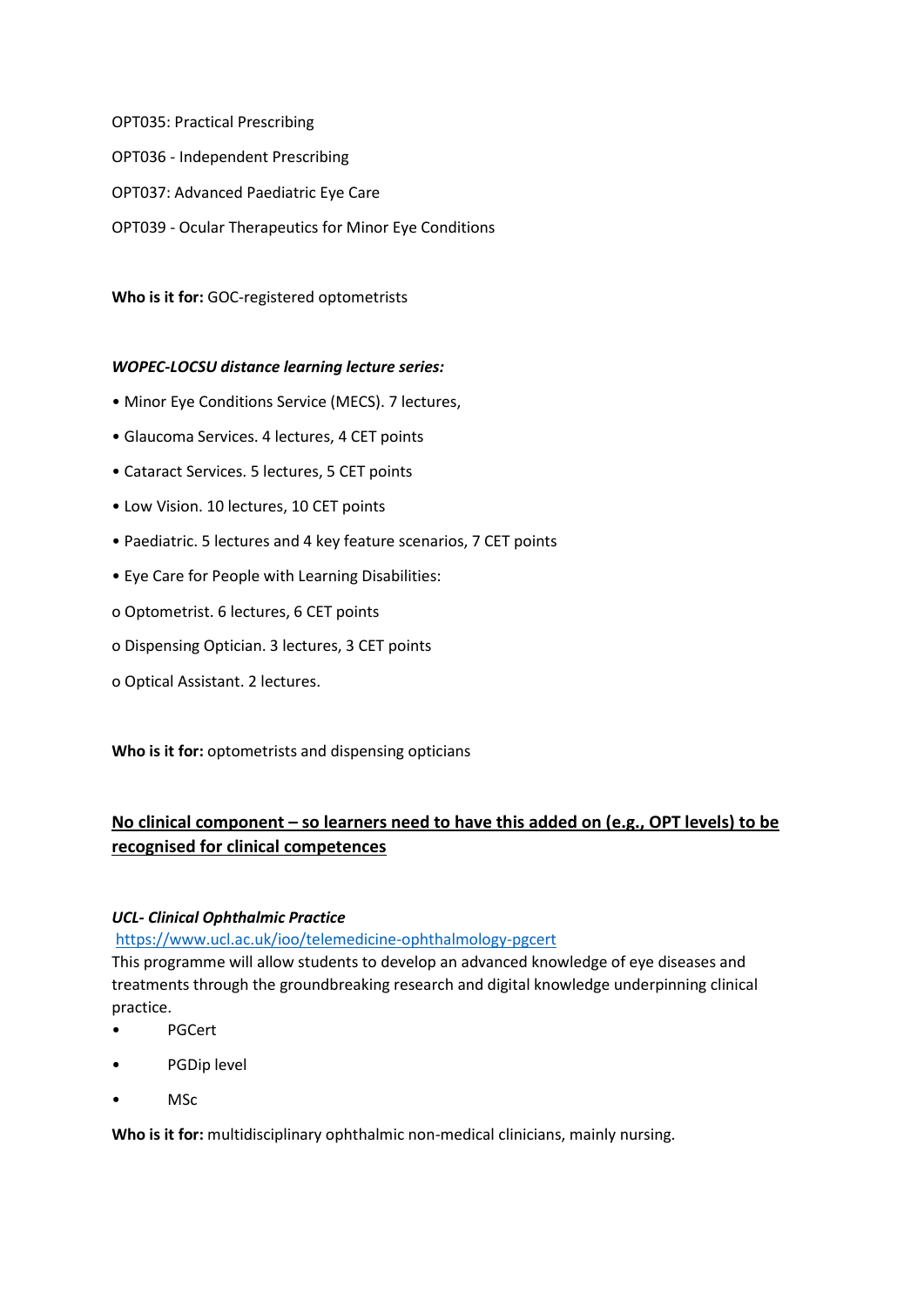### *UCL- Ophthalmology MSc*

#### <https://www.ucl.ac.uk/ioo/study/ophthalmology-msc>

Led by consultants and specialists at Moorfield's Eye Hospital, our flagship Ophthalmology MSc programme provides detailed study of specialist ophthalmological practice and research. The newly updated curriculum is based on research-driven innovation across ophthalmic specialties, including clinical management, translational research, digital technology, and surgery.

**Who is it for:** optometrists, doctors

#### **City University – Clinical Optometry**

#### <https://www.city.ac.uk/prospective-students/courses/postgraduate/clinical-optometry>

You will develop your clinical and theoretical knowledge with the guidance of expert practitioners informed by the most up-to-date research. You will gain a detailed understanding of the expanding role of optometrists in the co-management of patients. Your studies will be underpinned by a core module in Research Methods and Applied Data Analysis to develop your critical research skills. Elective modules will allow you to build your professional knowledge and contribute to research in your particular areas of interest.

#### *Aston University – Ophthalmic science MSc, Diploma and Certificate*

#### <https://www.aston.ac.uk/study/courses/optometry-ophthalmic-science-msc>

Our flexible Optometry / Ophthalmic Science MSc has been designed for those working in full time professional practice who want to develop their expertise and gain specialist knowledge while continuing to work.

#### *UCL institute of Ophthalmology Telemedicine for Ophthalmology – PGCert* <https://www.ucl.ac.uk/ioo/telemedicine-ophthalmology-pgcert>

Telemedicine for Ophthalmology PGCert is aimed at ophthalmic professionals (medical and nonmedical) who want to advance their knowledge and skills in order to address the rapid changes in healthcare towards digital health and telemedicine. Students will be introduced to health informatics in the context of eHealth and telemedicine systems, supported by specialist modules in diagnostic imaging for ocular diseases.

Successful completion of this programme will allow students to pursue careers in ocular diagnostic imaging for medical and non-medical health professionals already working in eye care and develop advanced digital literacy knowledge and skills.

**Who is it for:** optometrists, doctors

#### *Cardiff University- Clinical Optometry MSc*

<https://www.cardiff.ac.uk/study/postgraduate/taught/courses/course/clinical-optometry-msc2> The aim of this programme is to provide optometrists with the opportunity to undertake a challenging and rewarding Masters in Clinical Optometry that focuses on their personal development as professionals leading, managing and developing ophthalmic practice roles and models of care delivery. The MSc Clinical Optometry is designed for optometrists in primary, secondary, and tertiary settings who wish to advance their knowledge base, and specialist clinical and leadership skills. You will become actively involved in the advancement of optometry.